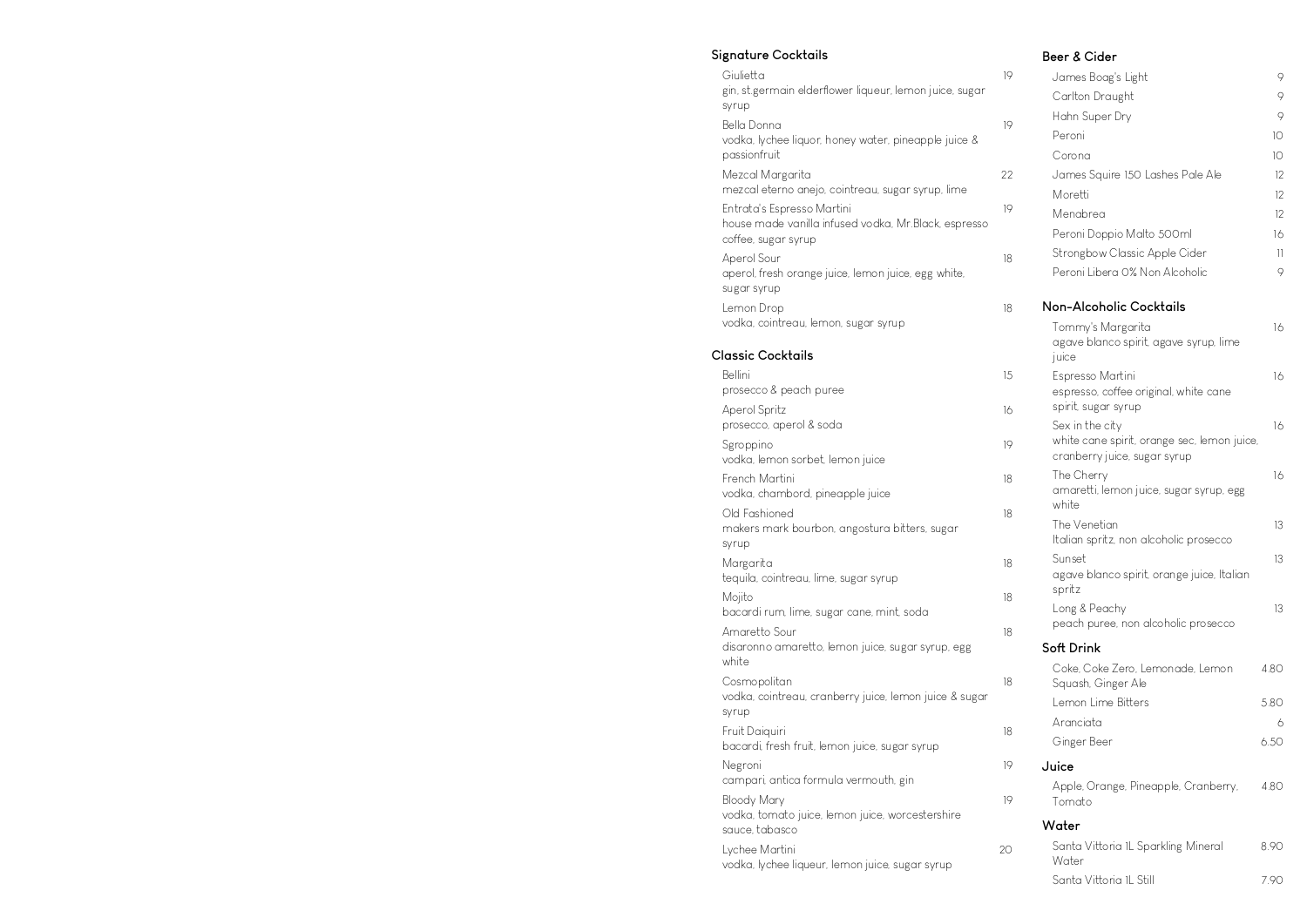### **CHAMPAGNE**

| Pol Roger – Epernay, France                     | 149 |
|-------------------------------------------------|-----|
| Dosnon, Blanc De Noir - Cote Des Bar, France    | 179 |
| Perrier Jouet, Blanc de Blanc - Epernay, France | 220 |
| Bruno Paillard Rose - Reims, France             | 255 |
| 2012 Bruno Paillard Assemblage - Reims, France  | 340 |

#### **SPARKLING WINE**

| OPARNLIINU VVIINE                                                         |    |     |
|---------------------------------------------------------------------------|----|-----|
| Val D'oca Rosè, Pinot Noir, Pinot Grigio - Veneto, Italy                  | 13 | 55  |
| Loredan Gasparin, Asolo Proscecco Superiore, DOCG (vegan) - Veneto, Italy | 14 | 59  |
| Borgo Molino, Moscato - Veneto, Italy                                     |    | 59  |
| Mongram, Franciacorta, Cuvee Brut, Blanc De Blanc - Lombardia, Italy      | 25 | 115 |
| Farina Prosecco - Veneto, Italy                                           |    | 49  |
| Bellussi, Belcanto Rose, 100% Pinot Noir - Valdobbiadene, Italy           |    |     |

# **ROSÈ**

| くしつヒ                                                                    |               | Glass 375ml Bottle |      |
|-------------------------------------------------------------------------|---------------|--------------------|------|
| 2019 Feudo Arancio, Frappato Rose, Tinchite - Sicily, Italy             |               | 29                 | 49   |
| 2020 Frescobaldi, Alie, Vermentino, Syrah - Tuscany, Italy              | $\frac{1}{2}$ | $\vert$ 41         | - 70 |
| 2018 Antinori, Santa Cristina, Rosato - Tuscany, Italy                  |               |                    | 55   |
| 2020 Masciarelli, Cerasuolo D'Abruzzo - Abruzzo, Italy - Abruzzo, Italy |               |                    | 58   |

#### **SAUVIGNON BLANC / SEMILLION**

| AU VIUNUN DLANU / SEMILLIUN                                               |    | Glass 375ml | <b>Bottle</b> |
|---------------------------------------------------------------------------|----|-------------|---------------|
| 2021 Tyrrell's, Moore's Creek, Sauvignon Blanc - South East, AUS          | 10 | 27          | 45            |
| 2020 Clarke Estate, Sauvignon Blanc - Marlborough, NZ                     | 12 | 29          | 49            |
| 2021 Auntsfield, Sauvignon Blanc, Single Vineyard - Marlborough, NZ       | 16 | 39          | 65            |
| 2015 Tyrrell's, HVD, Semillon - Hunter Valley, NSW                        | 19 | 48          | 78            |
| 2019 Stefano Antonucci, Animale Celeste, Sauvignon Blanc - Marche, Italy  | 20 | 46          | 80            |
| 2020 Rai Nui, Sauvignon Blanc - Marlborough, NZ                           |    |             | 55            |
| 2018 Greywacke, Wild Sauvignon Blanc - Marlborough, NZ                    |    |             | 79            |
| 2017 Vie Di Romans, Sauvignon Blanc - Fruili, Italy                       |    |             | 120           |
| 2015 Tyrrell's, VAT I Semillion - Hunter Valley, NSW                      |    |             | 155           |
| 2019 Venica & Venica, Ronco Delle Mele, Sauvignon Blanc - Trentino, Italy |    |             | 240           |
|                                                                           |    |             |               |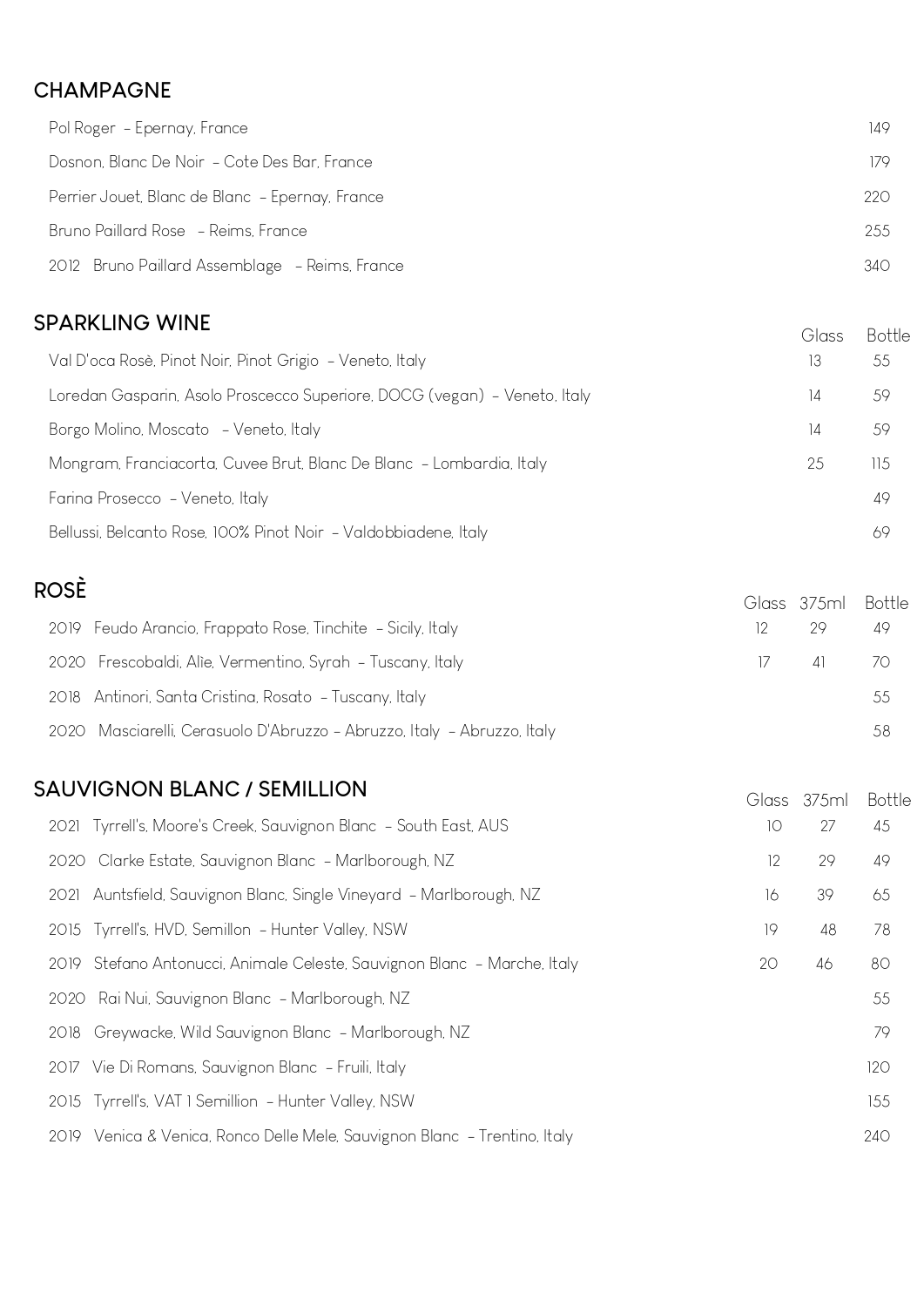#### **PINOT GRIS / GRIGIO**

| $111011$ $011101$                                            |    | Glass 375ml | <b>Bottle</b> |
|--------------------------------------------------------------|----|-------------|---------------|
| 2020 Farina, Pinot Grigio - Veneto, Italy                    | 12 | 29          | 49            |
| 2020 Trout Valley, Pinot Gris Reserve - Nelson, NZ           | 14 | 35          | 59            |
| 2019 Villa Ruzziz, Pinot Grigio, Collio - Fruili, Italy      | 16 | 39          | 65            |
| 2020 Eugenio Collavini, Collio, Pinot Grigio - Friuli, Italy |    |             | 59            |
| 2021 Nashdale, Pinot Gris - Orange, NSW                      |    |             | 60            |
| 2020 Tiefenbrunner, Pinot Grigio - Trentino, Italy           |    |             | 70            |
| 2019 St Michael Eppan Anger, Pinot Grigio - Trentino, Italy  |    |             | 85            |

#### **RIESLING**

| <b>TILJLIINU</b>                                                 |      | Glass 375ml Bottle |  |
|------------------------------------------------------------------|------|--------------------|--|
| 2021 Jim Barry, Lodge Hill, Riesling - Clare Valley, SA          |      | 13 33 55           |  |
| 2019 St Michael Eppan, Montiggl Riesling DOC - Alto Adige, Italy | 1Q — | 48 79              |  |

### **CHARDONNAY**

|      |                                                                     | Glass | 375ml | <b>Bottle</b> |
|------|---------------------------------------------------------------------|-------|-------|---------------|
|      | 2021 Tyrrell's Moore's Creek Chardonnay - NSW, Australia            | 10    | 27    | 45            |
| 2021 | McHenry Hohnen, Chardonnay - Margaret River, WA                     | 4     | 35    | 55            |
|      | 2018 Tyrrell's, Estate Grown, Chardonnay - Hunter Valley, NSW       | 18    | 48    | 74            |
|      | 2020 Coates Reserve, Chardonnay - Adelaide Hills, SA                | 25    | 60    | 99            |
|      | 2020 Vie Di Romans, Chardonnay - Friuli, Italy                      | 33    | 80    | 134           |
|      | 2019 Planeta, Chardonnay, DOC - Sicily, Italy                       | 38    | 92    | 152           |
|      | 2020 Langmeil, Chardonnay - Barossa Valley, SA                      |       |       | 49            |
| 2018 | Milton Chardonnay - Marlborough, NZ                                 |       |       | 59            |
|      | 2018 Haywood Estate Flux, Chardonnay - Great Southern, WA           |       |       | 68            |
| 2019 | Oates End, Chardonnay - Margaret River, WA                          |       |       | 87            |
|      | 2018 Tyrrell's, VAT 63 Chardonnay, Semillion - Hunter Valley, NSW   |       |       | 95            |
| 2018 | Blank Canvas, Chardonnay - Marlborough, NZ                          |       |       | 110           |
|      | 2015 Far Rising, Chardonnay - Geelong, VIC                          |       |       | 129           |
|      | 2018 Tyrrell's, VAT 47, Chardonnay - Hunter Valley, NSW             |       |       | 148           |
| 2013 | Convento SS, Ucceccandia, Curtefranca, Chardonnay - Lombardy, Italy |       |       | 215           |
|      | 2019 Passopisciaro, PC Chardonnay - Sicily, Italy                   |       |       | 255           |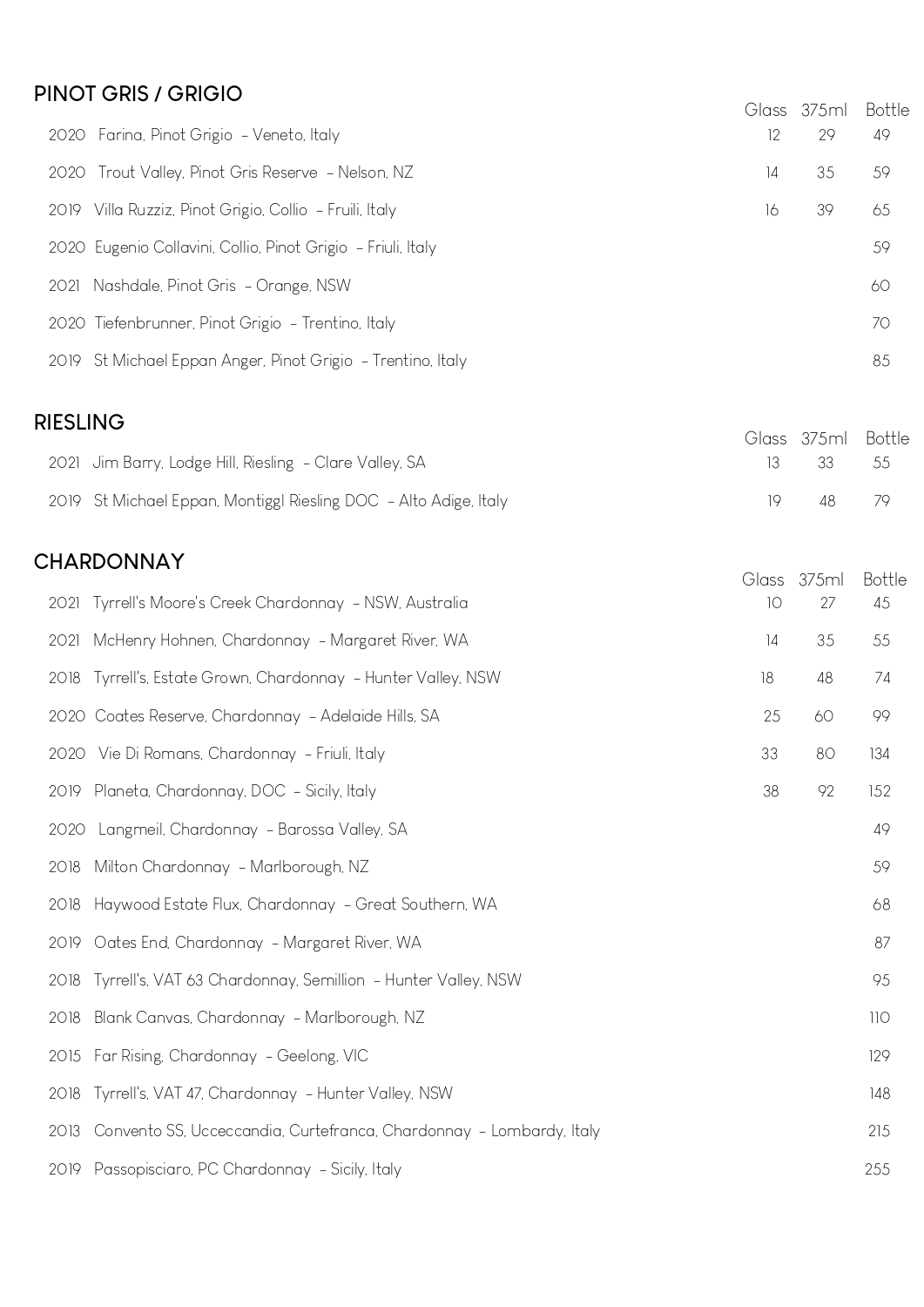## **WHITE ITALIAN & VARIETALS**

|      | Northern Italy                                                         |    |    |     |  |
|------|------------------------------------------------------------------------|----|----|-----|--|
|      | 2019 Anselmi Soave, San Vincenzo, Garganega - Veneto, Italy            | 16 | 39 | 65  |  |
|      | 2020 ST Michael, Pinot Bianco, Schulthauser - Alto Adige, Italy        | 21 | 52 | 85  |  |
|      | 2019 Livio Fellgua, Friulano - Friuli, Italy                           | 24 | 59 | 99  |  |
|      | 2020 Oddero Derthona, Timorasso - Piedmont, Italy                      | 25 | 60 | 102 |  |
| 2018 | Cantina Tramin, Gewurztraminer Nussbaumer - Trentino, Italy            | 29 | 73 | 129 |  |
|      | 2017 Zenato Lugana Riserva - Lombardia, Italy                          | 31 | 76 | 135 |  |
|      | 2017 Ronco Del Gelso, Pinot Bianco, Fruilano, Riesling - Fruili, Italy |    |    | 87  |  |
| 2019 | Livon, Solarco Collio Bianco, Fruilano, Ribolla Gialla - Friuli, Italy |    |    | 93  |  |
| 2019 | Michele Chiarlo, Gavi Le Marne, Cortese - Piedmont, Italy              |    |    | 99  |  |
| 2020 | Les Cretes, Petite Arvine - Val D'aotsa, Italy                         |    |    | 105 |  |
| 2018 | Selvadolce, Vermemtino Skin Contact - Liguria, Italy                   |    |    | 115 |  |
|      | 2017 Venica & Venica Pinot Bianco - Trentino, Italy                    |    |    | 119 |  |
|      | 2019 Terlan, Vorbeg Riserva, Pinot Bianco DOC - Trentino, Italy        |    |    | 128 |  |
|      | 2020 Selvadolce Crescendo Pigato - Liguria, Italy                      |    |    | 132 |  |
|      | Central Italy<br>Glass 37.5ml<br>Bottle                                |    |    |     |  |

| Central Italy |                                                                           |    | Glass 375ml | <b>Bottle</b> |
|---------------|---------------------------------------------------------------------------|----|-------------|---------------|
|               | 2020 Masseria Frattasi, Donnalaura, Falanghina - Campania, Italy          | 17 | 4           | 67            |
|               | 2017 Garofoli, Verdicchio Podium - Marche, Italy                          | 19 | 48          | 79            |
|               | 2016 Falesco, Ferentano Bianco, Rossetto - Lazio, Italy                   | 20 | 49          | 82            |
|               | 2016 Collefrisio, Semis, Trebbiano, Falanghina, Pecorino - Abruzzo, Italy | 29 | 70          | 125           |
|               | 2019 Salvatore Molettieri Fiano Di Avellino - Campania, Italy             |    |             | 59            |
|               | 2018 Le Caniette, Veronica, Pecorino, DOCG (organic) - Marche, Italy      |    |             | 69            |
|               | 2018 Macchia Lupaia, Trebbiano Di Toscana - Toscana, Italy                |    |             | 88            |
|               | 2019 Benito Ferrara Greco Di Tufo Vigna Cicogna - Campania, Italy         |    |             | 130           |
|               | 2016 Marina Cvertic, Trebbiano Riserva - Abruzzo, Italy                   |    |             | 149           |
|               | 2018 Guerriero Del Mare, Bianchello - Marche, Italy                       |    |             | 149           |
|               | 2016 Emidio Pepe, Trebbiano - Abruzzo, Italy                              |    |             | 350           |
|               |                                                                           |    |             |               |

| Sicily / Sardegna                                                 |    | Glass 375ml | Bottle |
|-------------------------------------------------------------------|----|-------------|--------|
| 2018 Giba, Bianco, Vermentino - Sardegna, Italy - Sardegna, Italy | 16 | 39          | 65     |
| 2019 Planeta, Etna Bianco, Caricante - Sicily, Italy              | 23 | 58          | 95     |
| 2020 Famiglia Statella, Etna Bianco Caricante - Bolgheri, Italy   | 28 | 67          | 115    |
| 2016 Viviera Salisire, Etna Bianco (organic) - Sicily, Italy      |    |             | 120    |
| 2020 Planeta, Cometa, Fiano - Sicily, Italy                       |    |             | 135    |
| 2020 Girolamo Russo Nerina Etna Bianco - Sicilia, Italy           |    |             | 135    |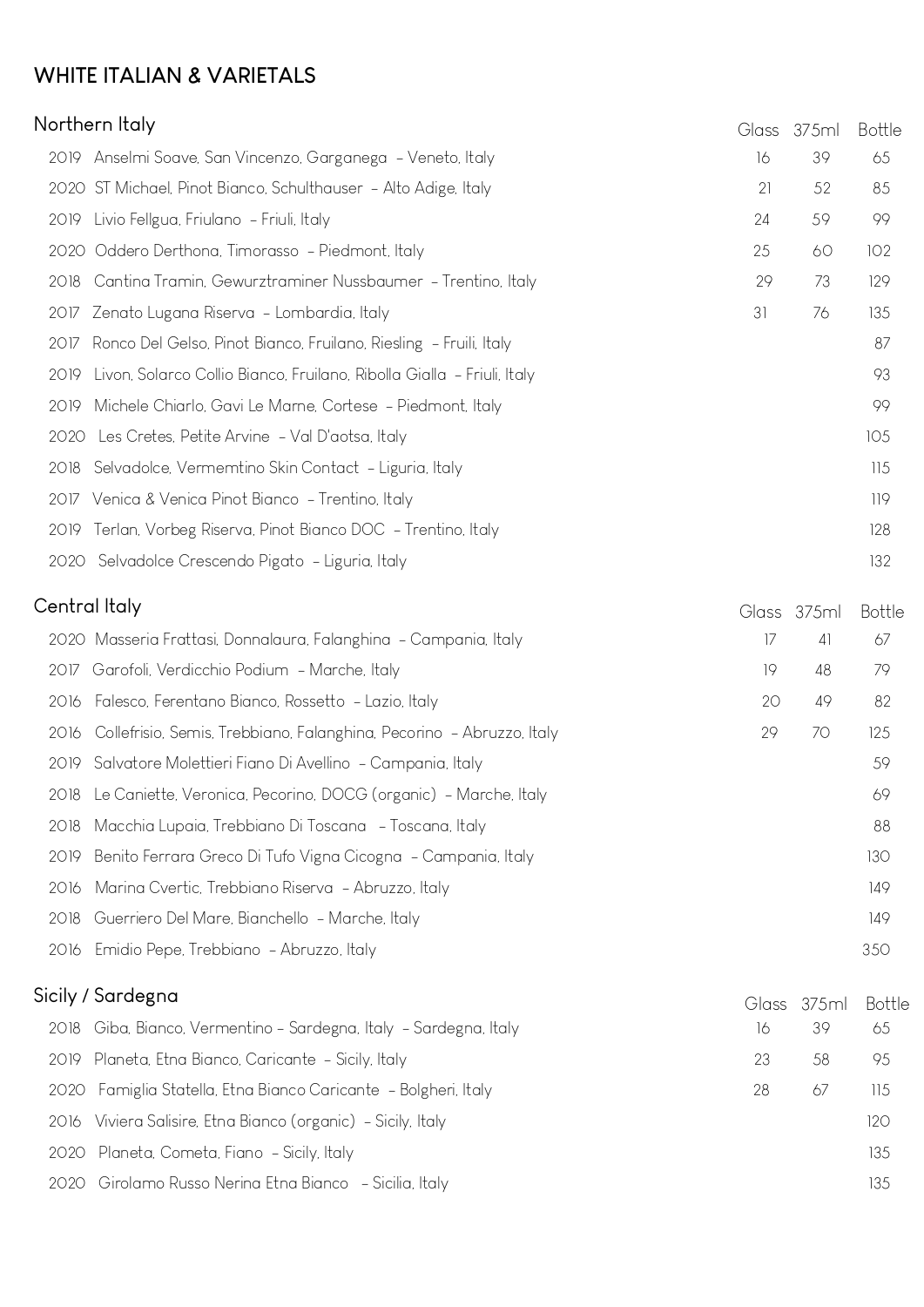#### **PINOT NOIR**

| <b>PIIVUT IVUIR</b>                                         |    | Glass 375ml | <b>Bottle</b> |
|-------------------------------------------------------------|----|-------------|---------------|
| 2018 Nikkal, Pinot Noir - Yarra Valley, VIC                 | 12 | 29          | 49            |
| 2020 Dalrymple, Pinot Noir - Pipers River, TAS              | 15 | 38          | 63            |
| 2019 Toa, Pinot Noir - Central Otago, NZ                    | 20 | 49          | 82            |
| 2020 Terlan, Pinot Noir - Trentino, Italy                   | 23 | 58          | 93            |
| 2017 Goodman, Pinot Noir - Yarra Valley, VIC                |    |             | 72            |
| 2020 Ponting Mowbray, Pinot Noir - Tamar Valley, TAS        |    |             | 78            |
| 2016 Falkenstein, Blauburgunder, Pinot Noir - Fruili, Italy |    |             | 124           |
| 2017 Gala Estate Black Label, Pinot Noir - Cranbrook, TAS   |    |             | 135           |
| 2019 By Farr, Farrside, Pinot Noir - Geelong, VIC           |    |             | 175           |

| <b>SANGIOVESE</b> |                                                                                    |    |             |               |
|-------------------|------------------------------------------------------------------------------------|----|-------------|---------------|
|                   |                                                                                    |    | Glass 375ml | <b>Bottle</b> |
|                   | 2019 Castellani, Arbos Chianti, Sangiovese - Tuscany, Italy                        | 12 | 29          | 49            |
|                   | 2018 Argiano, Rosso Di Montalcino, Sangiovese - Tuscany, Italy                     | 19 | 48          | 79            |
|                   | 2018 La Braccesca, Vino Nobile Di Montepulciano, Prugnolo Gentile - Tuscany, Italy | 19 | 48          | 79            |
|                   | 2015 Machiavelli, Chianti Gran Selezione, Sangiovese - Tuscany, Italy              | 23 | 59          | 98            |
|                   | 2015 Col D'orcia, Brunello Di Montalcino - Tuscany, Italy                          | 50 | 120         | 199           |
|                   | 2018 Pietro Carciona, Alberaia, Sangiovese - Tuscany, Italy                        |    |             | 95            |
|                   | 2019 Castello Della Paneretta, Chianti Riserva, Sangiovese - Tuscany, Italy        |    |             | 105           |
|                   | 2016 Crognolo, Sangiovese, Cabernet Sauvignon - Tuscany, Italy                     |    |             | 110           |
|                   | 2018 Castello Di Monsanto, Chianti Classico Riserva 50 - Tuscany, Italy            |    |             | 115           |
|                   | 2013   Giusti & Zanza Belcore, Sangiovese - Tuscany, Italy                         |    |             | 165           |
|                   | 2015 Voliero Brunello Di Montalcino - Toscana, Italy - Tuscany, Italy              |    |             | 255           |

## **MONTEPULCIANO** 2017 Garofoli, Piancarda Rosso Conero - Marche, Italy 16 39 65 2015 Praesidium, Montepulciano Riserva - Abruzzo, Italy 26 70 120 2018 Guerriero Della Terra, Montepulicano, Sangiovese - Marche, Italy 38 38 90 149 2016 Marina Cvetic, Montepulciano D'Abruzzo Iskra, DOCG - Abruzzo, Italy 119 2012 Emidio Pepe, Montepulciano - Abruzzo, Italy 399 Glass 375ml Bottle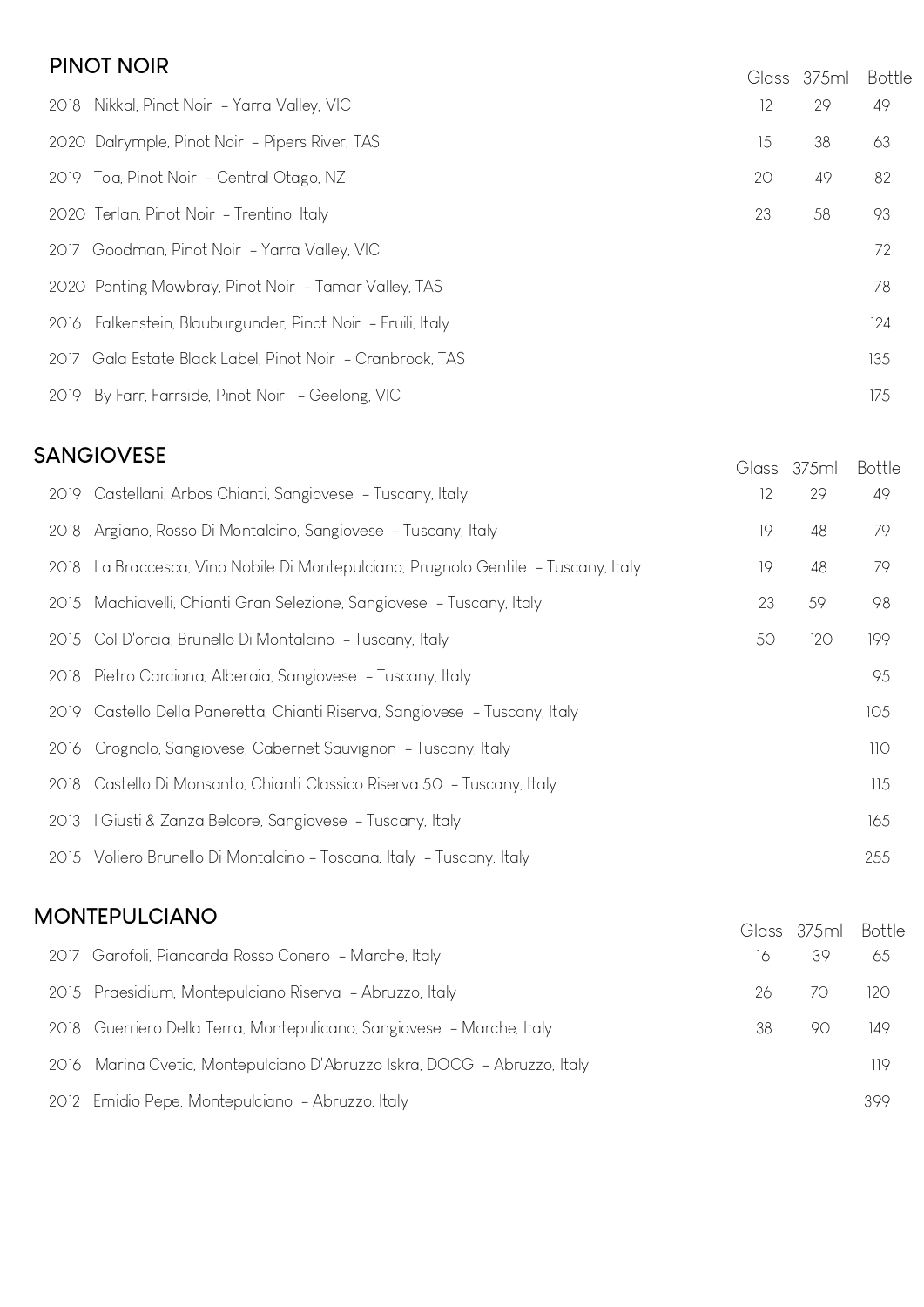| <b>NEBBIOLO</b>                                                             |    | Glass 375ml | <b>Bottle</b> |
|-----------------------------------------------------------------------------|----|-------------|---------------|
| 2020 Piero, Benevelli, Langhe Nebbiolo - Piemonte, Italy                    | 4  | 35          | 59            |
| 2019 Fratelli Alessandria, Langhe, Nebbiolo Prinsot - Piemonte, Italy       | 24 | 58          | 98            |
| 2015 CA Bianca, Barolo, DOCG - Piemonte, Italy                              | 39 | 96          | 155           |
| 2020 Angelo, Angelini, Langhe, Nebbiolo - Piemonte, Italy                   |    |             | 64            |
| 2016 Paolo Scavino, Langhe, Nebbiolo - Piemonte, Italy                      |    |             | 92            |
| Borgogno Barolo Classico, Nebbiolo - Piemonte, Italy<br>2016                |    |             | 189           |
| 2017 Cantina Del Pino, Barbaresco, Ovello, DOCG - Piemonte, Italy           |    |             | 220           |
| 2018 Sottimano Barbaresco Fausoni - Piemonte, Italy                         |    |             | 278           |
| 2014 Michele Chiarlo, Barolo Anniversario - Piemonte, Italy                 |    |             | 282           |
| 2014 Paolo Scavino, Barolo Carobric - Piemonte, Italy                       |    |             | 289           |
| 2014 Poderi Aldo, Conterno, Barolo Bussia - Piemonte, Italy                 |    |             | 298           |
| Fratelli Alessandria, Barolo, Gramolere, Nebbiolo - Piemonte, Italy<br>2017 |    |             | 315           |
| 2012 Gaja, Barbaresco DOP, Nebbiolo - Piemonte, Italy                       |    |             | 650           |
|                                                                             |    |             |               |

### **SHIRAZ / SYRAH**

| ;HIRAZ / SYRAH                                                           | Glass | 375ml | <b>Bottle</b> |
|--------------------------------------------------------------------------|-------|-------|---------------|
| 2019 Tyrrell's Moore's Creek Shiraz - South East, AUS                    | 10    | 27    | 45            |
| Jim Barry, The Lodge Hill, Shiraz - Clare Valley, SA<br>2019             | 12    | 29    | 49            |
| Ponting, The Pinnacle, Shiraz - Mclaren Vale, SA<br>2019                 | 16    | 39    | 65            |
| 2014 Tait, Basket Press Shiraz - Barossa Valley, SA                      | 24    | 58    | 98            |
| Fattoria Di Piazzano Syrah - Tuscany, Italy<br>2015                      | 28    | 68    | 110           |
| 2018 Tait The Ball Buster, Shiraz, Cabernet, Merlot - Barossa Valley, SA |       |       | 55            |
| 2018 Tyrrell's Lunatiq, Heathcote Shiraz - Heathcote, VIC                |       |       | 70            |
| 2020 Tim Smith, Shiraz (vegan) - Barossa Valley, SA                      |       |       | 81            |
| McHenry Hohnen GSM - Margaret River, WA<br>2019                          |       |       | 88            |
| 2018 Jim Barry, McRae Wood, Shiraz - Clare Valley, SA                    |       |       | 105           |
| Good Catholic Girl, James Brazill Shiraz - Clare Valley, SA<br>2017      |       |       | 125           |
| Rusden Black Guts Shiraz - Barossa Valley, SA<br>2017                    |       |       | 155           |
| 2019 Tyrrell's, VAT 9, Shiraz (vegan) - Hunter Valley, NSW               |       |       | 185           |
| 2009 Rusden, Sandscrub, Shiraz - Barossa Valley, SA                      |       |       | 550           |

| CABERNET SAUVIGNON / MERLOT / CABERNET FRANC/ MALBEC                                   |    | Glass 375ml | Bottle |
|----------------------------------------------------------------------------------------|----|-------------|--------|
| 2020 Tyrrell's Moores Creek Cabernet Sauvignon - South East, AUS                       | 10 | 27          | 45     |
| 2019 Smith & Hooper, Merlot (vegan) - Wrattonbully, SA                                 | 12 | 29          | 49     |
| 2017 Good Catholic Girl, Cabernet Sauvignon - Clare Valley, SA                         | 22 | 54          | 88     |
| 2019 Coates, Cabernet Sauvignon - Langhorne Creek, SA                                  |    |             | 63     |
| 2019 Rusden Boundaries, Cabernet Sauvignon - Barossa Valley, SA                        |    |             | 123    |
| 2012 Capo Di Stato, Cabernet Sauvignon, Cabernet Franc, Merlot, Malbec - Veneto, Italy |    |             | 168    |
| 2016 Falesco, Montiano IGP, Merlot - Lazio, Italy                                      |    |             | 198    |
| 2014 Le Macchiole, Messorio, Merlot - Tuscany, Italy                                   |    |             | 550    |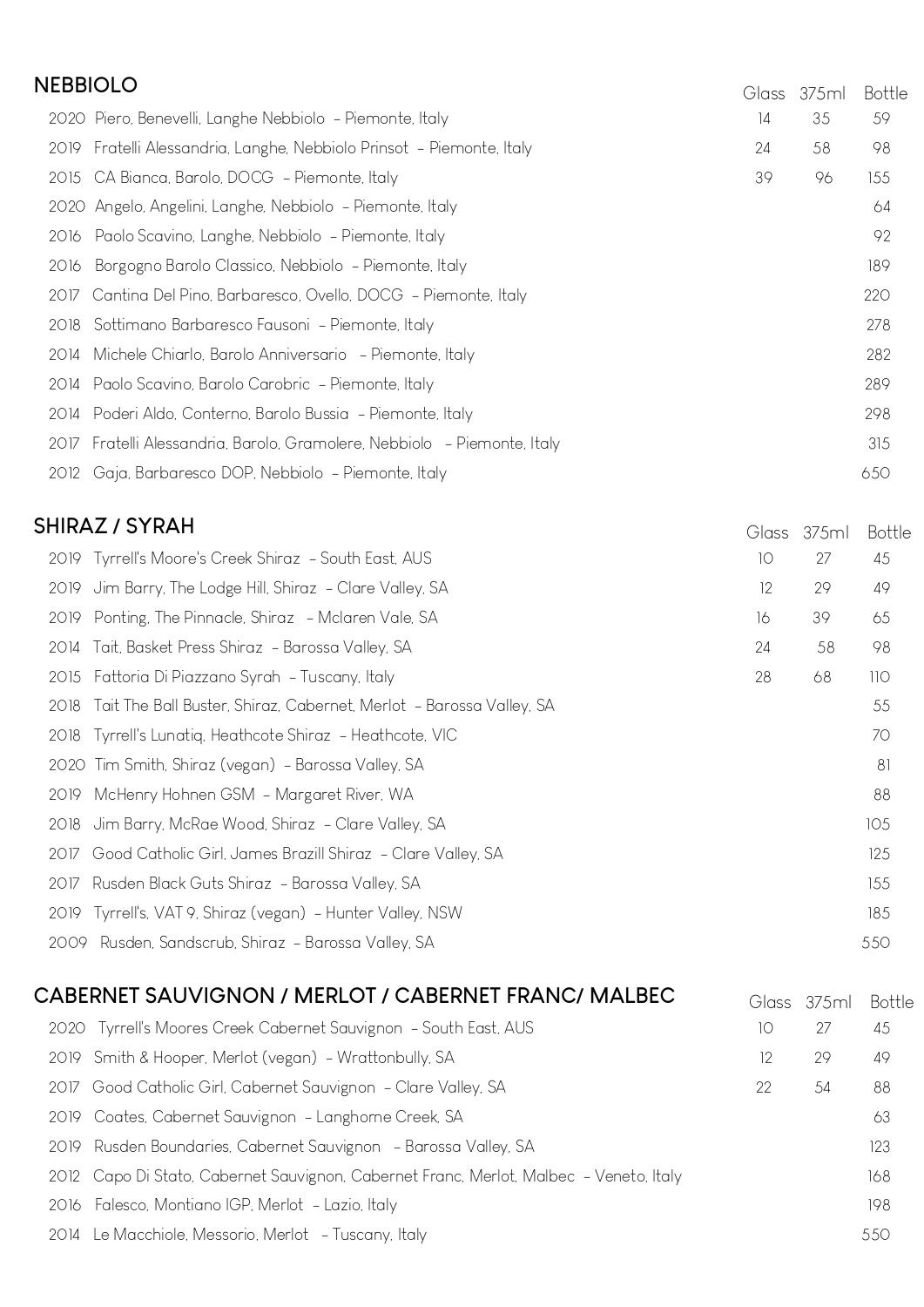### **RED ITALIAN & VARIETALS**

|           | Northern Italy                                                                  |              | Glass 375ml | <b>Bottle</b> |
|-----------|---------------------------------------------------------------------------------|--------------|-------------|---------------|
| 2018      | A & G Fantino, Barbera, Cascina Dardi - Piedmonte, Italy                        | 18           | 46          | 77            |
| 2018      | Le Salette, I Progni, Valpolicella Ripasso - Veneto, Italy                      | 23           | 55          | 93            |
| 2012      | Lamberti, Amarone Riserva, DOCG - Veneto, Italy                                 | 55           | 135         | 229           |
|           | 2020 Wilhelm Walch, Lagrein - Trentino, Italy                                   |              |             | 69            |
|           | 2017 Selvadolce, Rossese Dolceacqua - Liguria, Italy                            |              |             | 139           |
|           | 2010 Cesari, Bosan Amarone Riserva - Veneto, Italy                              |              |             | 285           |
|           | Central Italy                                                                   |              |             |               |
| 2013      | Colsanto, Sagrantino Di Montefalco - Umbria, Italy                              |              |             | 110           |
| 2019      | Trinoro Rosso, Cabernet Sauvignon, Merlot, Cabernet Frank - Tuscany, Italy      |              |             | 115           |
| 2015      | Antonio Caggiano, Aglianico Di Taurasi, Macchia Dei Goti - Campania, Italy      |              |             | 188           |
| 2013      | Arnaldo Caprai, Sagrantino, 25 Years Riserva Di Montefalco DOCG - Umbria, Italy |              |             | 310           |
|           | Southern Italy                                                                  | <b>Glass</b> | 375ml       | <b>Bottle</b> |
|           | 2017 Leone De Castris, Salice Salentino Riserva - Puglia, Italy                 | 18           | 46          | 77            |
| 2016      | Apollonio, Valle Cupa, Primitivo, Negroamaro - Puglia, Italy                    | 19           | 48          | 79            |
| 2018      | Canace, Nero Di Troia - Puglia, Italy                                           | 22           | 54          | 89            |
| 2012      | Apollonio, Divoto, Montepulciano, Negroamaro - Puglia, Italy                    |              |             | 99            |
| 2016      | Torrevento, Ottagono Riserva, Nero Di Troia - Puglia, Italy                     |              |             | 128           |
|           | 2019 Gianfranco Fino, Es, Salento Primitivo - Puglia, Italy                     |              |             | 289           |
|           | Sicily / Sardegna                                                               | Glass        | 375ml       | <b>Bottle</b> |
|           | 2019 Feudi Del Pisciotto, Versace, Nero D'Avola - Sicily, Italy                 | 23           | 56          | 95            |
|           | 2019 Viviera, Etna Rosso, Nerello Mascalese (organic) - Sicily, Italy           | 24           | 58          | 98            |
|           | 2018 Passopisciaro, Etna Rosso, Nerello Mascalese - Sicily, Italy               | 27           | 70          | 119           |
| 2015      | Giba Rosso, Carignano Del Sulcis - Sardegna, Italy                              | 36           | 88          | 145           |
|           | 2020 Cantina Cellaro, Luma, Nero D'Avola - Sicily, Italy                        |              |             | 55            |
| 2019      | Planeta, Cerasolo Di Vittoria - Sicily, Italy                                   |              |             | 85            |
| 2016      | Argiolas, Cannonau Riserva - Sardegna, Italy                                    |              |             | 89            |
| 2019      | Planeta, Etna Rosso, Nerello Mascalese - Sicily, Italy                          |              |             | 90            |
| 2018      | Famiglia Statella, Etna Rosso, Nerello Mascalese - Sicily, Italy                |              |             | 159           |
| 2017      | Donnafugata, Mille e una Notte, Nero D'avola - Sicily, Italy                    |              |             | 249           |
|           | <b>DESSERT WINE</b>                                                             |              |             | Glass Bottle  |
| 2020      | Pellegrino, Passito Di Pantelleria - Sicily, Italy                              |              | Ħ           | 55            |
| 2016      | Dulcis in Fundo, Moscato Di Trani - Puglia, Italy                               |              | 15          | 63            |
| 2017      | Pomele Rosso, Aleatico - Lazio, Italy                                           |              | 16          | 72            |
| 2018      | Campagnola Recioto Della Valpolicella - Veneto, Italy                           |              | 20          | 85            |
| 2018      | Donna Fugata, Passito Di Pantelleria, Ben Rye - Sicily, Italy                   |              | 28          | 132           |
| <b>NV</b> | Praesidium Ratafià Di Montepulciano - Abruzzo, Italy                            |              | 26          | 115           |